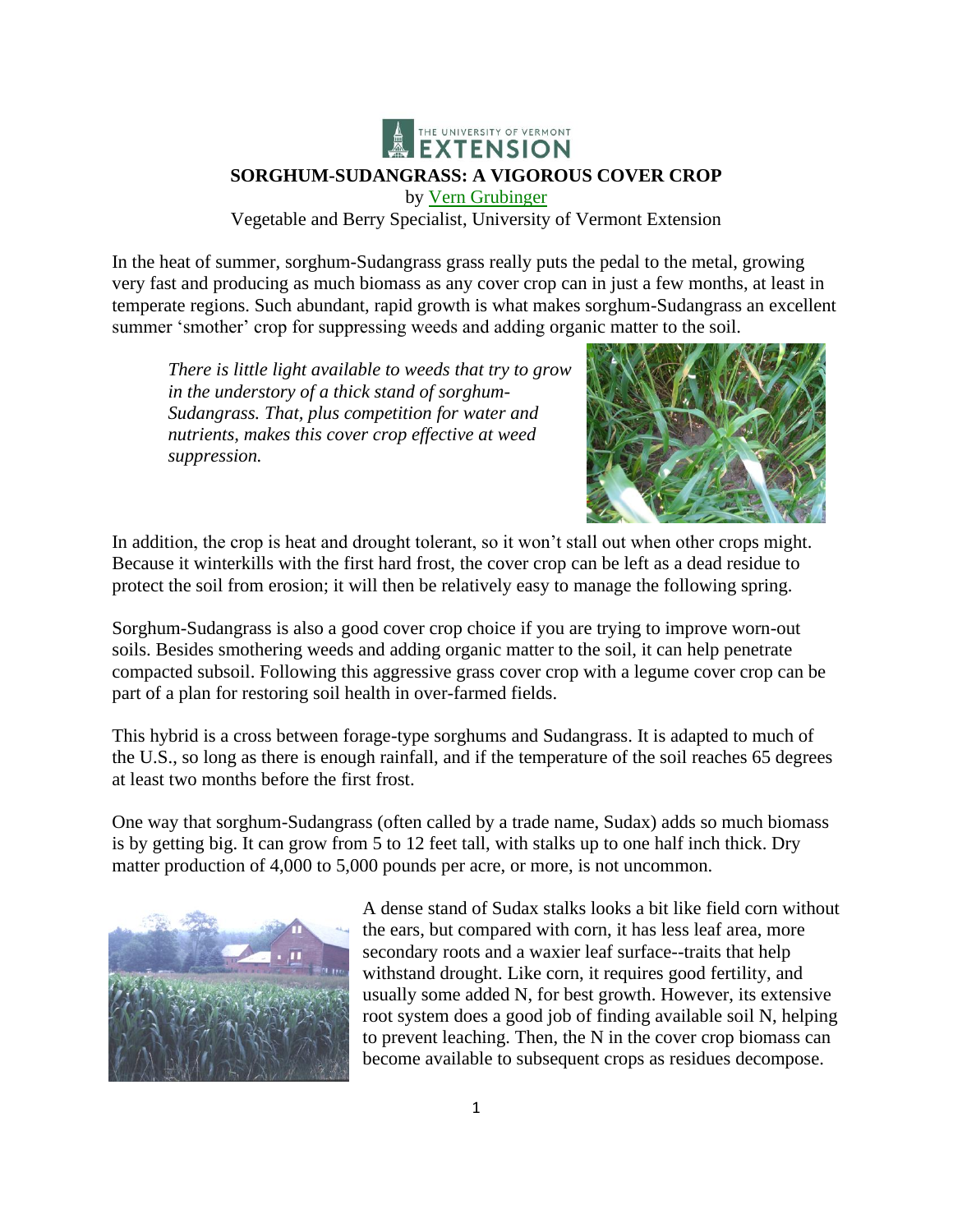When using this crop as smother crop to suppress weeds, it should be seeded densely, and care must be taken to establish a good stand. The book [Managing Cover Crops Profitably,](http://www.sare.org/publications/covercrops/covercrops.pdf) published by the Sustainable Agriculture Network, recommends seeding rates of 35 lb/acre if drilled, 40 to 50 lb/acre if broadcast. Seeding depth should be 0.5 to 1.5 inches: you can plant shallow in heavier soils, but sow more deeply in sandy soils.

The crop should be planted after the threat of frost in spring and before July 15 in most of the Northeast to allow for maximum growth. Planting with less than six weeks until frost will result in low levels of dry matter production. Warm soil temperatures, over 60°F, are required for germination.

Planting with a seed drill into a well-prepared seedbed will result in a better stand and requires less seed than broadcasting followed by light tillage. Although row spacing does not affect yield, narrow rows are better for cover cropping. A good stand is important for dry matter production and weed suppression.

For best growth, make sure that soil pH is between 6 and 7, although Sudax tolerates a wide range of soil pH. In general, apply the equivalent of 40 to 60 lb/acre of nitrogen at planting, as bagged fertilizer or other soil amendments, to ensure plant establishment and stimulate plant development. In some soils, especially sandy soils, topdressing with an additional 25 to 50 lb of nitrogen after mowing will improve growth.

*Research plots at the University of Massachusetts demonstrate the difference between sorghum-Sudangrass that was either mowed twice during the summer or left unmowed. Regrowth of the cover crop after mowing was shown to be stimulated by a light application of nitrogen fertilizer.*



Mowing can be used to increase the extensive root system of these crops. Repeated mowing also causes the root system to penetrate deeper, helping to loosen compacted soil. Mowing can be done several times during the season depending on rainfall and management. Mowing is necessary to encourage tillering, increase vegetative growth, prevent seed head formation, and get maximum dry matter production.

Without mowing the crop can become unmanageable and hard seed may be set that will produce volunteer weeds in subsequent crops. When the crop gets to be about 3 feet tall it should be mowed, chopped, or flailed. The plants should not be clipped too closely (no shorter than 8 inches) or they may weaken or die. Frequency of mowing will depend on seasonal environmental conditions and fertility. At the end of the growing season the crop should be mowed again, just prior to a killing frost.